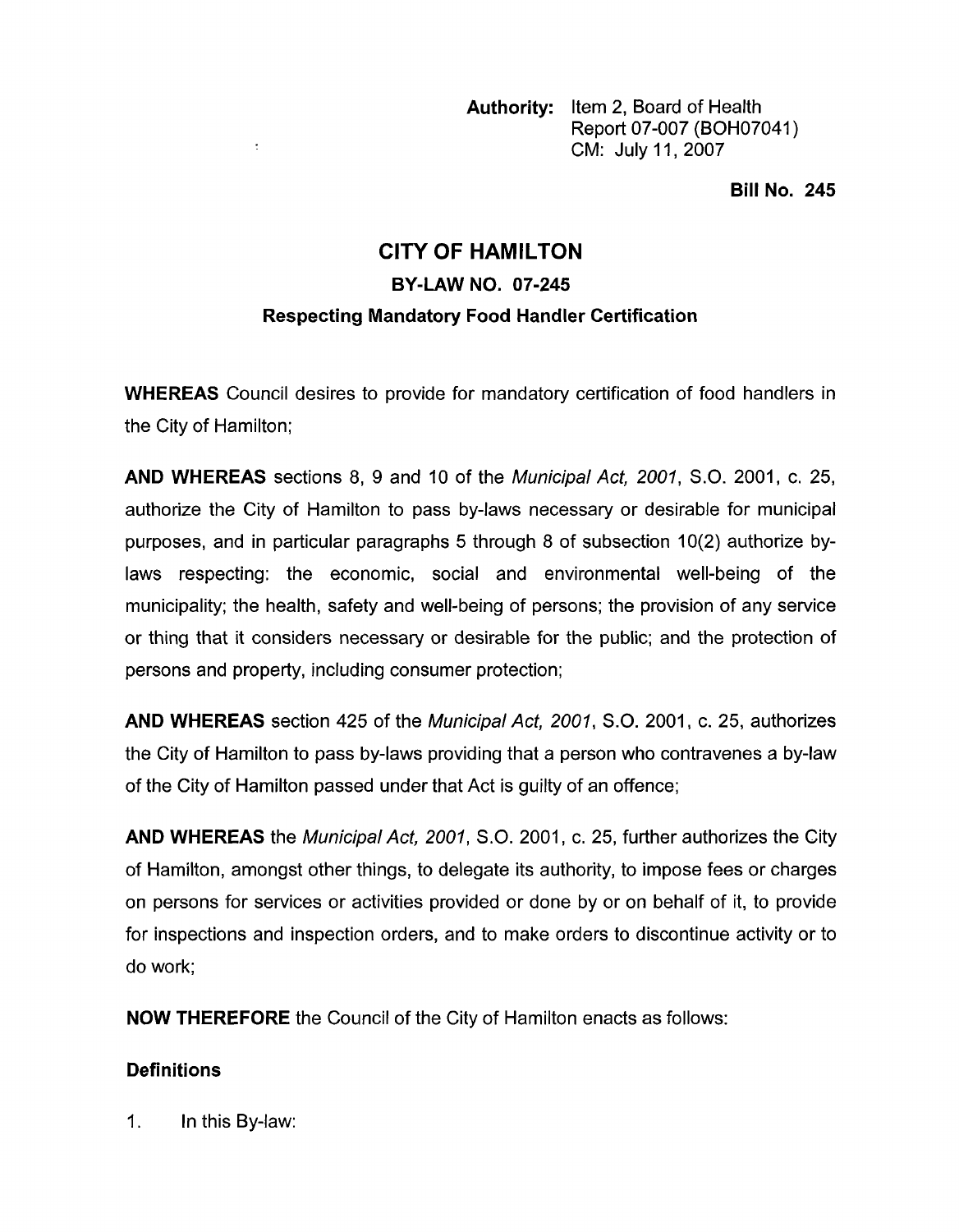- $(a)$ "accredited program" means:
	- (i) the City's Food Handier Certification Program; or
	- (ii) a food handler training and certification program that has been accredited by the Medical Officer of Health;
- $(b)$ "certified food handler" means a food handler who holds a valid food handler certificate;
- $(c)$ "City" means the municipality of the City of Hamilton or the geographic area of the City of Hamilton, as the context requires;
- "Council" means the Council of the City of Hamilton;  $(d)$
- "food" means food or drink for human consumption and includes an  $(e)$ ingredient of food or drink for human consumption;
- "food handler" means any person who works at a medium-risk food  $(f)$ premises or a high-risk food premises handling or coming in contact with food or drink during its preparation, processing, packaging, service or storage;
- "food handler certificate" means a certificate issued to a person by the  $(q)$ provider of an accredited program certifying that the person has successfully completed that accredited program;
- $(h)$ "food premises" means a premises where food is manufactured, processed, prepared, stored, handled, displayed, distributed, transported, sold or offered for sale, but does not include a private residence or food premises excepted from the application of R.R.O. 1990, Reg. 562 (the Food Premises Regulation under the *Healfh Protection and Promofion Act)* as set out in section 2 of that Regulation;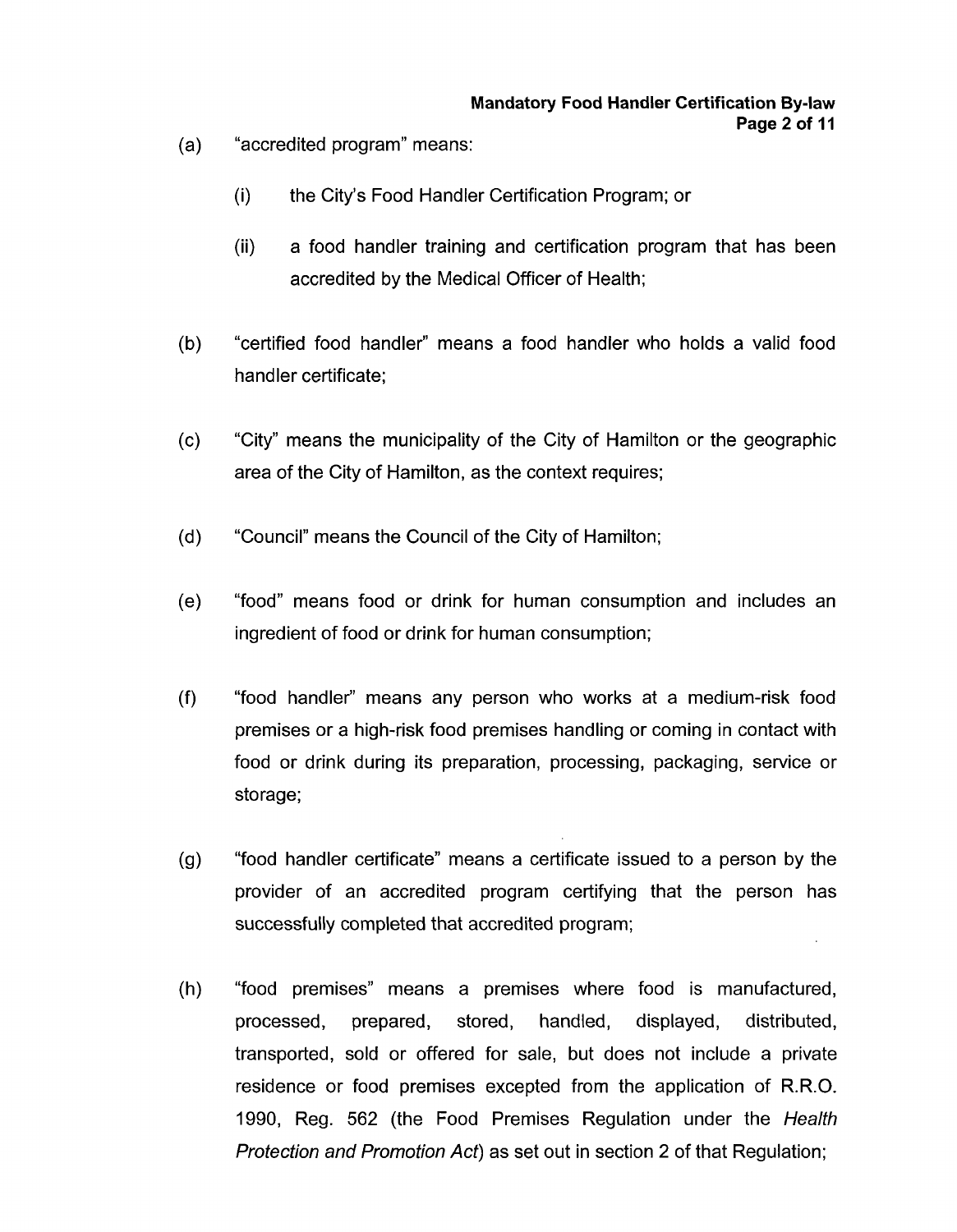$\overline{\mathbb{C}}$ 

- (j ) "hazardous food" means any food that is capable of supporting the growth of pathogenic organisms or the production of the toxins of such organisms;
- (k) "high-risk food premises" means a food premises where hazardous food is prepared and:
	- (i) a process or processes to prepare food that involves many preparation steps is used;
	- (ii) food frequently implicated as the cause of food-borne illness is served; or
	- (iii) that has been implicated or confirmed as a source of food-borne illness;
- (I) "Medical Officer of Health" means the City's Medical Officer of Health or his or her designate;
- (m) "medium-risk food premises" means a food premises where hazardous food, other than hazardous food as described in paragraph (i) of the definition of "high-risk food premises", is prepared;
- (n) "Officer":
	- (i) means a Public Health Inspector or any other person assigned or appointed by the Director to administer or enforce this By-law and includes a person employed by the City whose duties are to enforce this By-law; and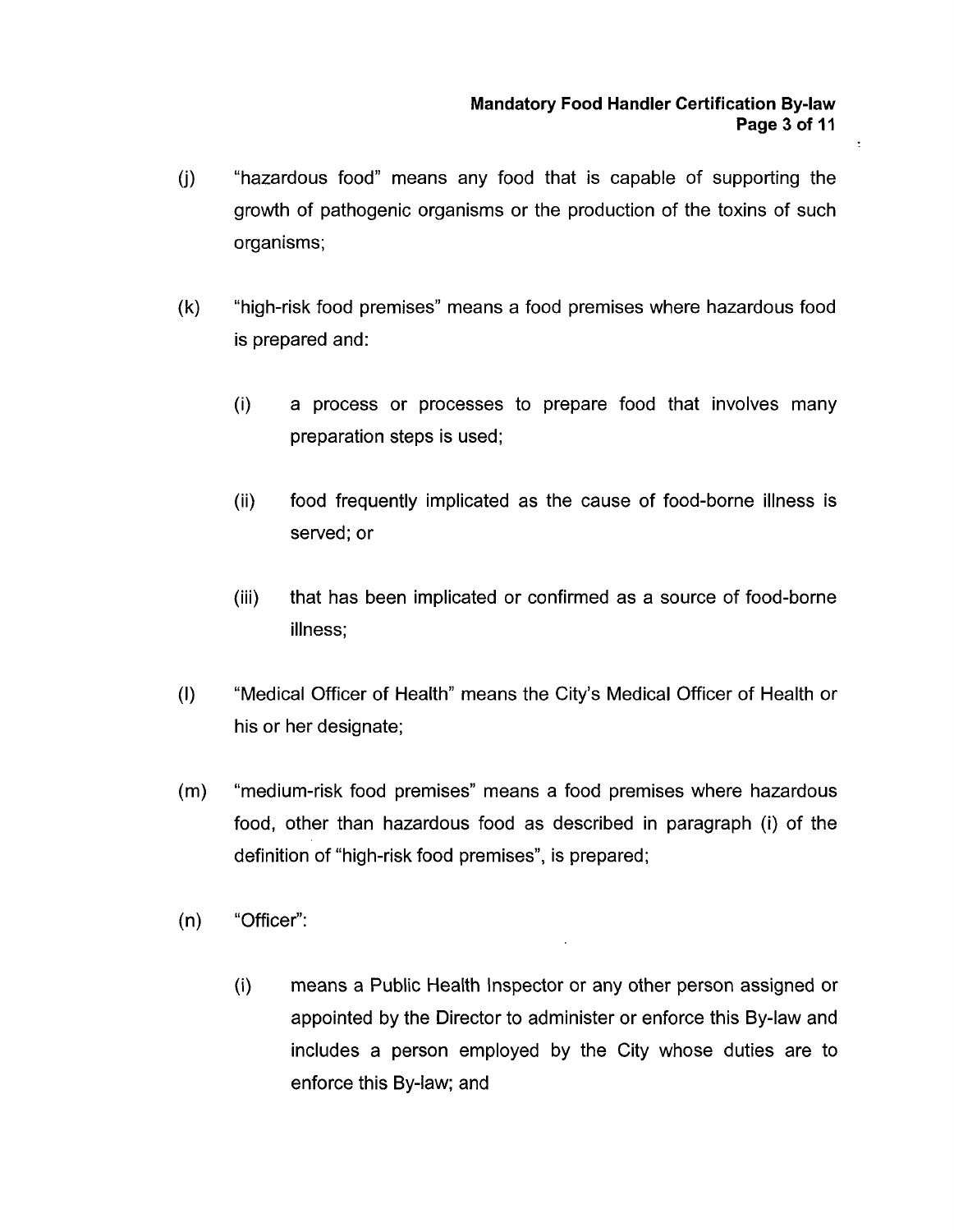#### **Mandatory Food Handler Certification By-law Page 4 of 11**

- includes, for the purposes of exercising any power of entry under this By-law, a police officer; (ii)
- $(0)$ "operator" means a person who has responsibility for or control over an activity carried on at a medium-risk food premises or a high-risk food premises and there may be more than one operator of the same food premises;
- $(p)$ "person" includes a natural person, an association, a corporation, a body politic or a partnership whether acting by themselves or by a servant, agent or employee and the heirs, executors, administrators, successors and assigns or other legal representative of such person; and
- $(q)$ "premises" means lands and structures, or either of them, and includes:
	- $(i)$ water;
	- $(ii)$ ships and vessels;
	- $(iii)$ trailers and portable structures designed or used for residence, business or shelter;
	- trains, railway cars, vehicles and aircraft.  $(iv)$

#### **Interpretation**

- 2. The headings and subheadings used in this By-law shall not form a part of it, but shall be deemed to be inserted for convenience of reference only.
- **3.** The requirements of this By-law are in addition to any requirements contained in any other applicable by-laws of the City or applicable provincial or federal statutes or regulations.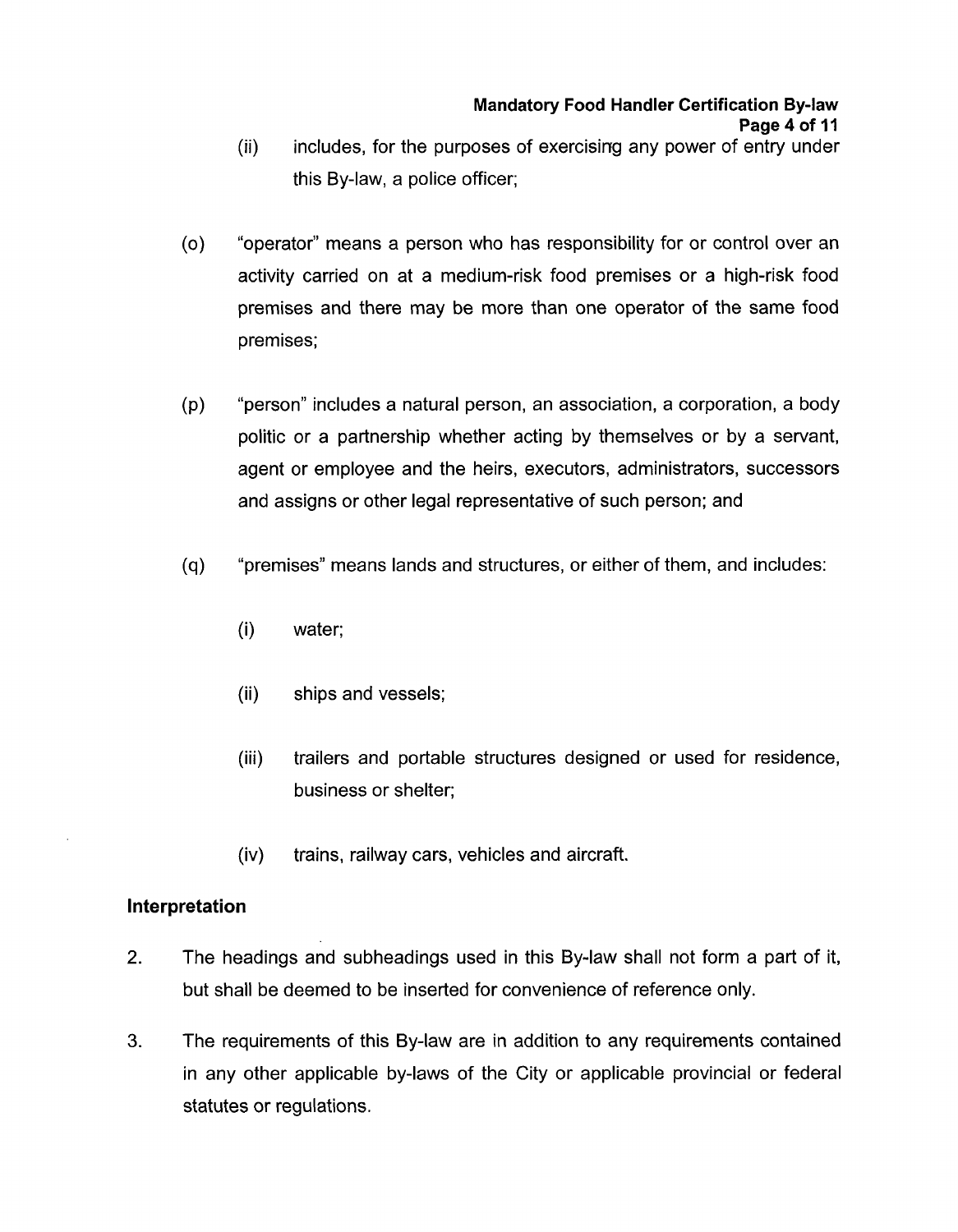## **Mandatory Food Handler Certification By-law Page 5 of I1**

Unless the context otherwise requires, words imparting the singular number shall include the plural, and words imparting the masculine gender shall include the feminine, and further, the converse of the foregoing also applies where the context requires. **4.** 

# **Operator and Food Handler Duties**

- **5.** Every operator shall ensure that there is, at all times when their medium-risk food premises or high-risk food premises is operating, at least one certified food handler working at the premises who is supervising the preparation, processing, packaging, service or storage of food.
- 6. Every food handler, when working as the certified food handler supervising the preparation, processing, packaging, service or storage of food under section 5, shall produce for inspection his or her food handler certificate upon request by the Medical Officer of Health or an Officer.

# **Food Handler Training and Certification**

- 7. The Medical Officer of Health may accredit any food handler training and certification program if he or she is satisfied that the program is equivalent to the City's Food Handler Certification Program, having regard to:
	- the standards contained in the "Food Handler Training Protocol, Food  $(a)$ Safety Program", in accordance with the "Mandatory Health Programs and Services Guidelines, January 1, 1998", issued under the *Health Protection and Promotion Act,* as amended; and
	- the examination criteria and standards contained in the report of the  $(b)$ Food Safety Certification Task Force, Canadian Institute of Public Health Inspections, Ontario Branch, entitled "Food Safety Training and Certification, A Standard for Health Units/Departments Ontario".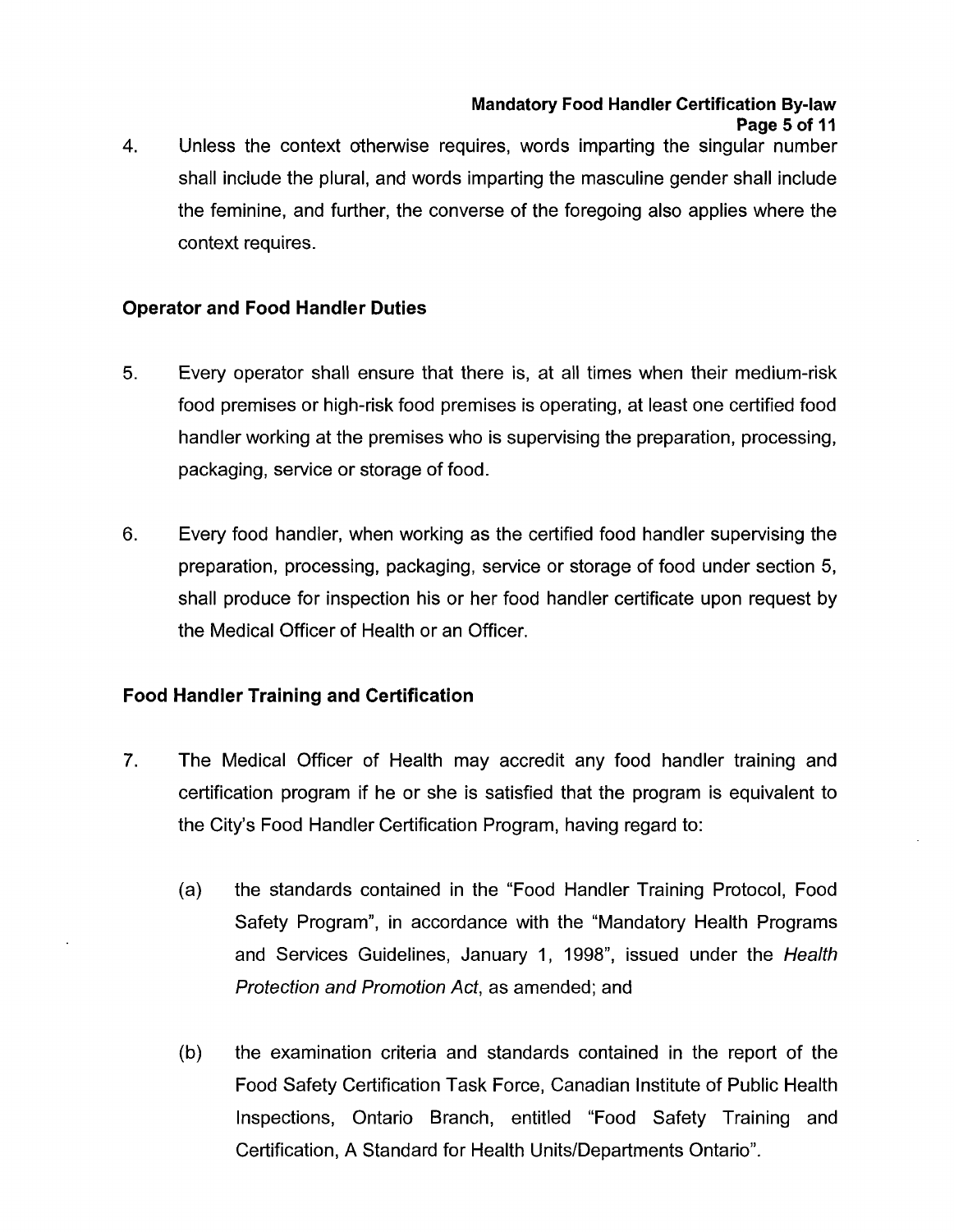- **8.** Every provider of a food handler training and certification program seeking accreditation under section 7 shall:
	- (a) provide the Medical Officer of Health with such information as the Medical Officer of Health considers necessary to evaluate the program; and
	- (b) pay the prescribed application fee for accreditation.
- 9. Every provider of an accredited program shall provide the Medical Officer of Health with such information as the Medical Officer of Health considers necessary:
	- (a) to monitor and audit the program, including but not limited to the examinations used in the program; or
	- (b) to determine the validity of food handler certificates issued by the provider.
- 10. The Medical Officer of Health may terminate the accreditation of any food handler training and certification program if he or she is satisfied that the program has ceased to be equivalent to the City's food handler certification program or that the program provider has failed to comply with sections 8 or 9.
- 11. Unless sooner terminated by the Medical Officer of Health, the accreditation of a food handler training and certification program is valid for five years.
- 12. **A** provider of an accredited program may issue a food handler certificate to a person if that the person has successfully completed an accredited program.
- 13. **A** food handler certificate is valid for five years.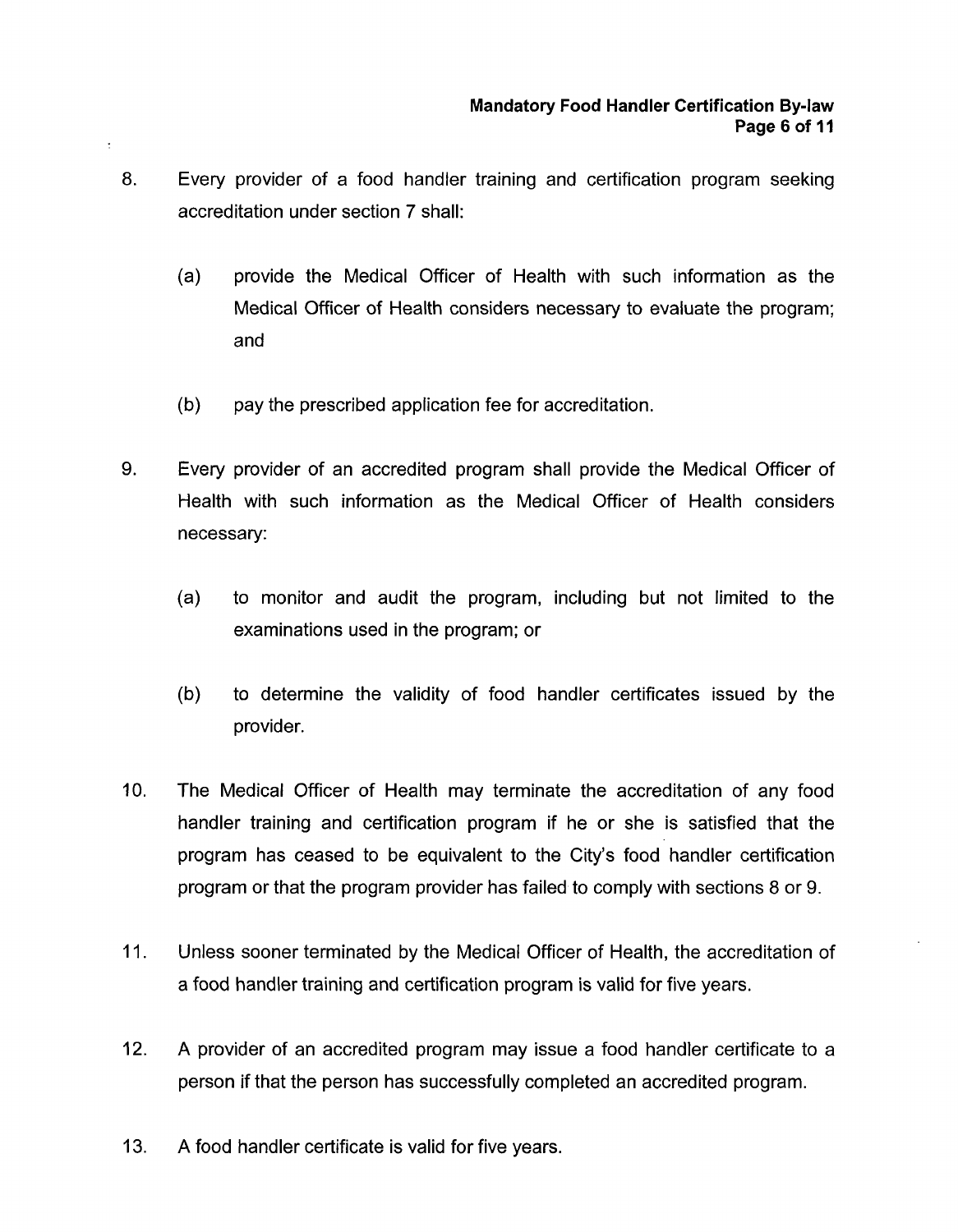## **Inspections and Orders**

- 14. In accordance with the conditions set out in sections 435 and 437 of the *Municipal Act, 2001,* including the provision of notice to an occupier, an Officer may enter on a medium-risk food premises or a high-risk food premises at any reasonable time for the purpose of carrying out an inspection to determine whether or not the following are being complied with:
	- (a) this By-law;
	- (b) a direction, requirement or order made under this By-law; or
	- (c) an order made under section 431 **of** the *Municipal Act, 2001* in respect of a contravention of this By-law.
- 15. An Officer may, for the purposes of an inspection under section 14:
	- (a) require the production for inspection of documents or things relevant to the inspection;
	- (b) inspect and remove documents or things relevant to the inspection for the purpose of making copies or extracts;
	- (c) require information from any person concerning a matter related to the inspection; or
	- (d) alone or in conjunction with a person possessing special or expert knowledge, make examinations or take tests, samples or photographs necessary for the purposes of the inspection.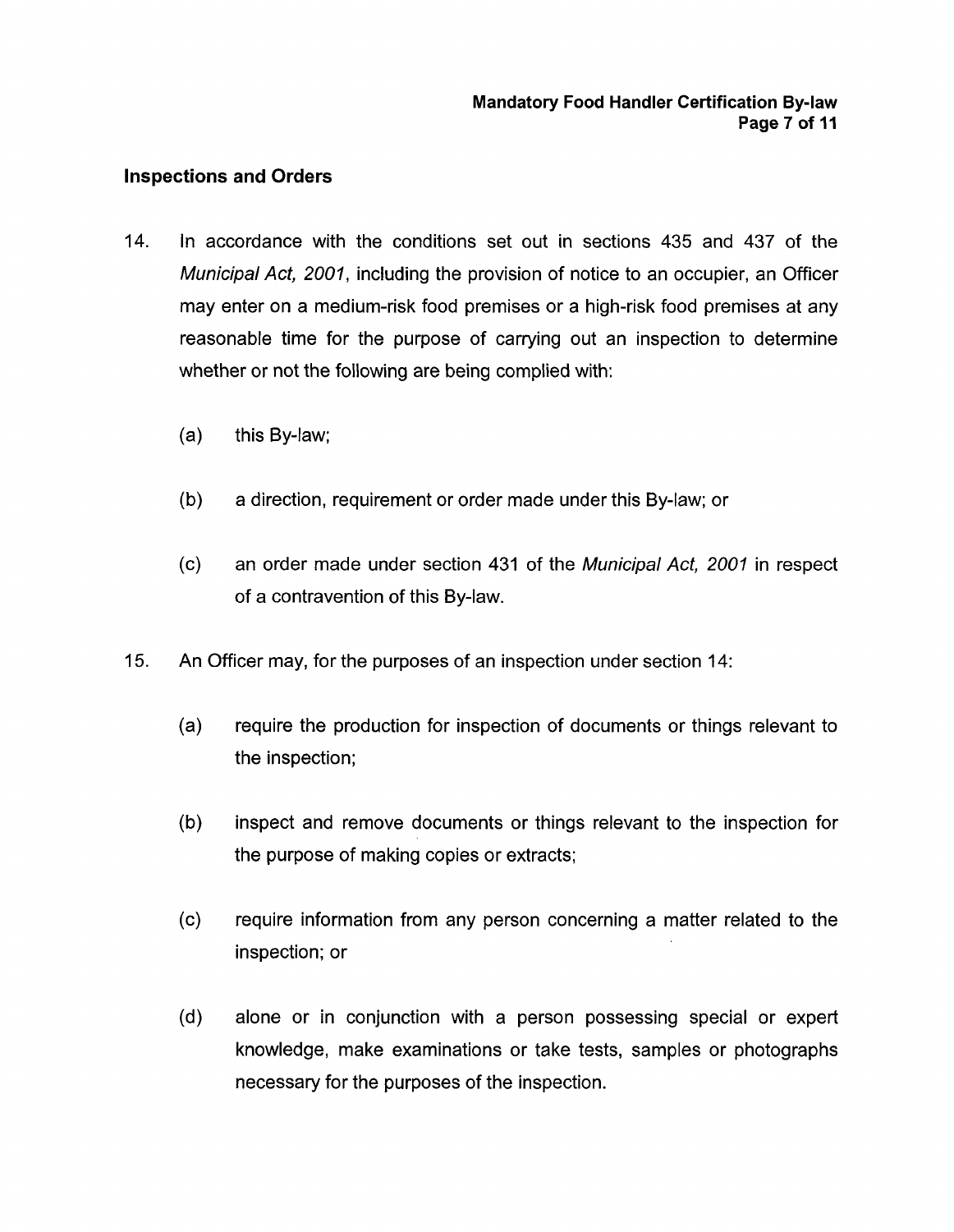#### **Mandatory Food Handler Certification By-law Page 8 of 11**

- 16. An inspection order made under section 14 may be served personally or by registered mail to the last known address of such persons affected by it as the Officer making the order determines. Service by registered mail shall be deemed to have taken place five (5) business days after the date of mailing.
- 17. Where service cannot be given in accordance with section 16, sufficient service is deemed to have taken place when the Officer places a placard containing the order in a conspicuous place on the property where the contravention occurred.
- 18. An Officer may, pursuant to an order under section 438 of the *Municipal Act, 2001,* undertake an inspection for a purpose described in section 14 and exercise powers described in section 15 where he or she has been prevented or is likely to be prevented from carrying out an inspection under sections 14 and 15, provided that:
	- $(a)$ unless otherwise provided in the order, the conditions set out in section 435 of the *Municipal Act, 2001* apply; and
	- $(b)$ in the case of an order authorizing an inspection of a room or place actually being used as a dwelling, the occupier is given notice concerning the inspection in accordance with subsection 438(5) of the *Municipal Act, 2001.*
- 19. If an Officer is satisfied that a contravention of this By-law has occurred, he or she may make an order requiring the person who contravened the By-law or who caused or permitted the contravention or the owner or occupier of the property on which the contravention occurred to discontinue the contravening activity.
- 20. An order under section 19 shall set out: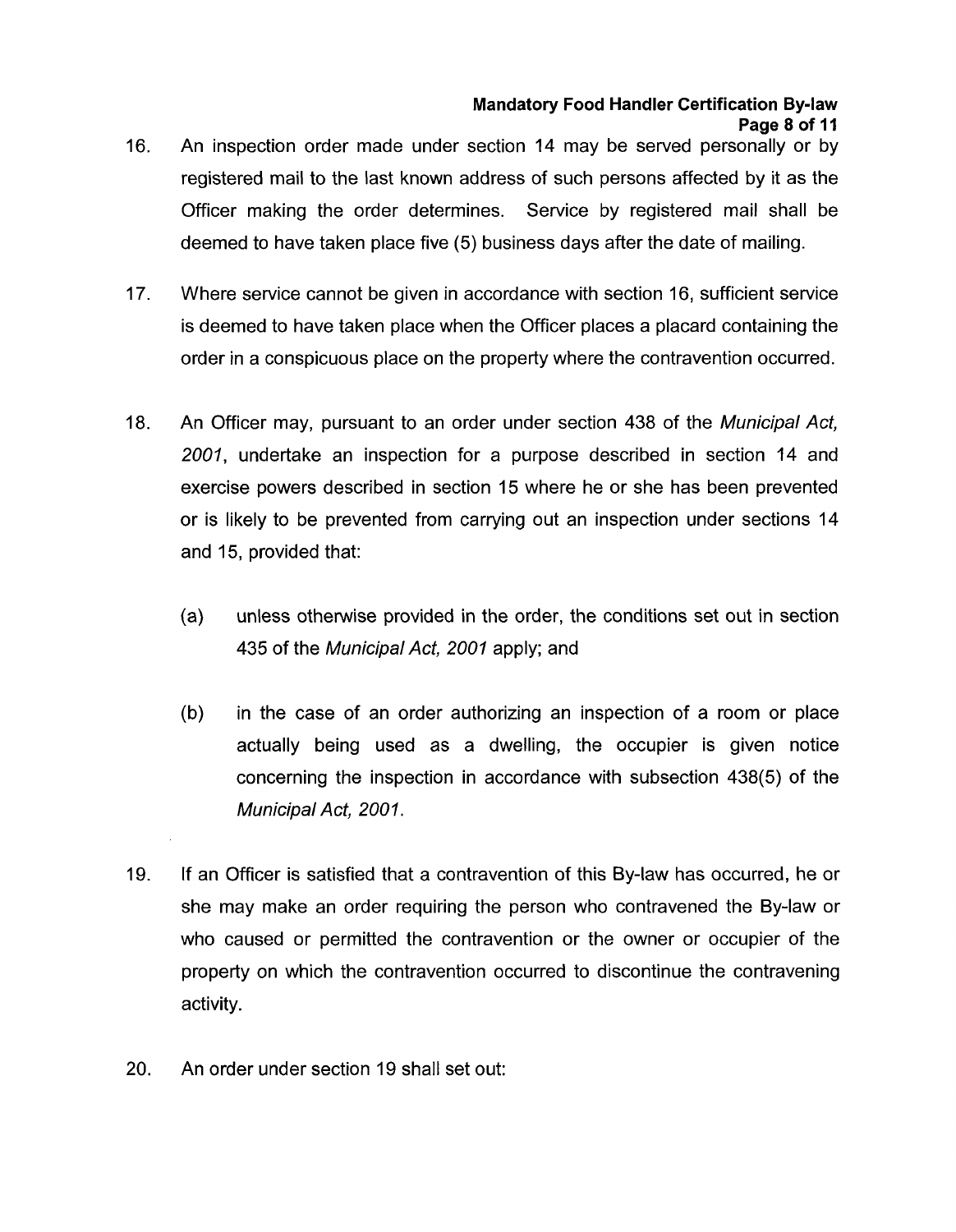- reasonable particulars of the contravention adequate to identify the contravention and the location of the property on which the contravention occurred; and (a)
- (b) the date or dates by which there must be compliance with the order.
- 21. If an Officer is satisfied that a contravention of this By-law has occurred, he or she may make an order requiring the person who contravened the By-law or who caused or permitted the contravention or the owner or occupier of the property on which the contravention occurred to do work to correct the contravention .
- 22. An order under section 21 shall set out:
	- (a) reasonable particulars of the contravention adequate to identify the contravention and the location of property on which the contravention occurred; and
	- (b) the work to be done; and
	- (c) the date or dates by which the work must be done.
- **23.** An order to discontinue contravening activity made under section 19 or an order to do work made under section 21 may be served personally or by registered mail to the last known address of:
	- (a) the owner or occupier of the property where the contravention occurred; and
	- (b) such other persons affected by it as the Officer making the order determines.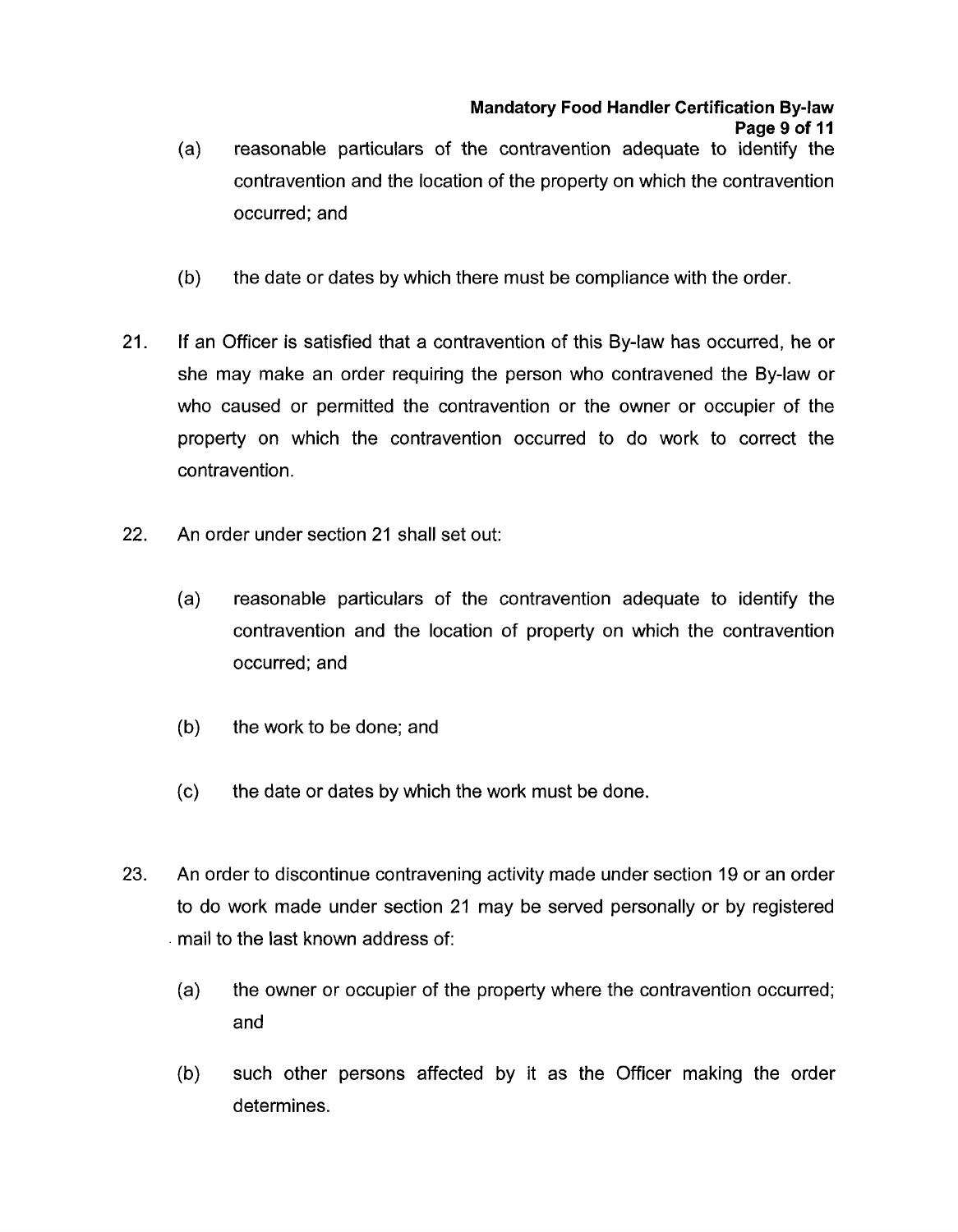#### **Mandatory Food Handler Certification By-law Page 10 of I1**

Service by registered mail shall be deemed to have taken place five (5) business days after the date of mailing.

24. Where service cannot be given in accordance with section 23, sufficient service is deemed to have taken place when the Officer places a placard containing the order in a conspicuous place on the property where the contravention occurred.

## **Administration and Enforcement**

- 25. The Medical Officer of Health is authorized to administer and enforce this Bylaw and has delegated authority granted by Council to execute the provisions of the By-law, including the imposition of conditions as necessary to ensure compliance with this By-law.
- 26. Fees or charges for services and activities provided under this By-law shall be set and approved by Council from time to time.
- 27. Unpaid fees or charges set and approved under section 26 constitute a debt to the City and may be added to tax roll and collected in the same manner as municipal taxes.
- 28. The Medical Officer of Health may assign or appoint Officers to enforce this Bylaw who shall have the authority to carry out inspections, make orders to discontinue contravening activities or to do work to correct contraventions, give immediate effect to any order and otherwise enforce this By-law, and the Medical Officer of Health may assign duties or delegate tasks under this By-law whether in his or her absence or otherwise.
- 29. This By-law may be cited as the "Mandatory Food Handler Certification By-law".